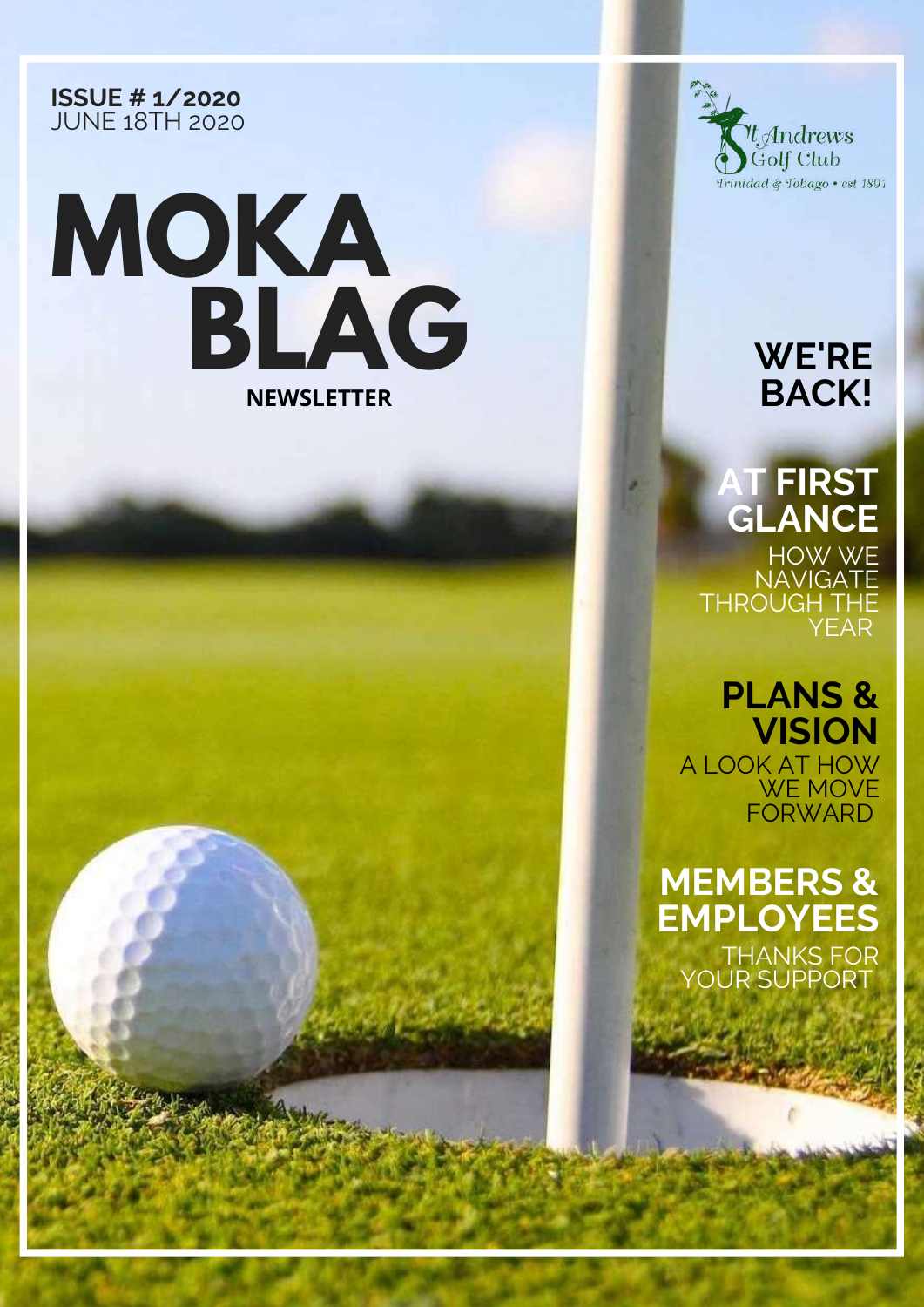# YES MEMBERS, MOKA BLAG IS B A C K !

This first edition introduces the plan forward with the new board which assumed office in April 2019. The Board was given the opportunity to serve our members with Mr. Richard Camacho as President. His key responsibility is to ensure integrity of the board's processes, uphold meetings and execute the required policies and procedures. The Board's objective is to ensure all members and employees are elated to be a part of the St. Andrews Golf Club. Our responsibility is to ensure your recreational time is spent in a relaxing atmosphere on and off the course whilst creating a memorable experience. Your satisfaction remains our main priority.

The Board of Directors sincerely thanks all members and employees for supporting us in our efforts thus far to operate the St. Andrews Golf Club, in particular, during the recent Covid- 19 Pandemic.

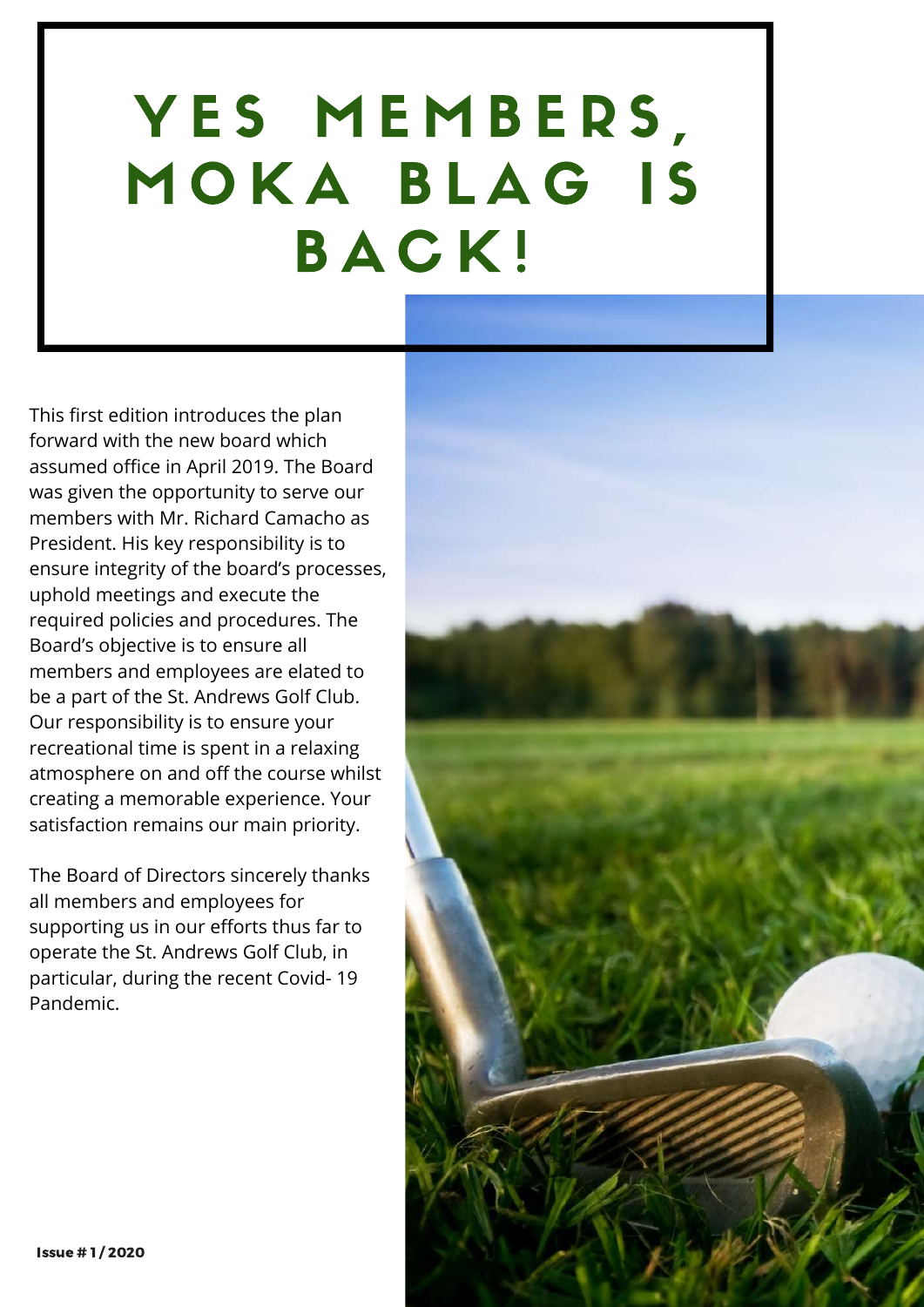## AT FIRST **GLANCE**

When we took office, we were faced with the loss of four (4) key positions within the Club. The General Manager, Club Administrator, Food and Beverage Manager and the Head Mechanic had all resigned or retired. These key positions affected the smooth operations of the club in particularly the day to day running of the relevant departments. The board had to immediately start the process of introducing corrective measures. We rehired Mr. Anderson Julius to return as Head Mechanic as well as Mr. Robert Lara as Operations and Pro Shop Coordinator.

In May 2019, we engaged Mrs. Thais Camps-Hospedales to complete an audit of the Operations at St. Andrews Golf Club. Her summary report stated that the problems were directly linked to the absence of an Executive Management Team and a lack of Policies and Procedures. Non implementation and improvement of structure in each department negates the sustainable growth of the Club. We then contracted her as a consultant to implement her findings. Her first priority being the Food and Beverage Department in its entirety.

Some of the Key Points identified were:

- Absence of a proper hand over procedure from one board to the next.
- Meetings amongst the Executive Management Team were not consistent which then contributed to poor communication and leadership.
- Lack of Transparency with updating the membership regularly.
- Lack of Tools and Equipment that affected employees offering quality of service.
- Absence of an Organizational Chart.

Since then, the Board has continued to work towards stabilizing the operations and ensuring continuity of St. Andrews Golf Club.

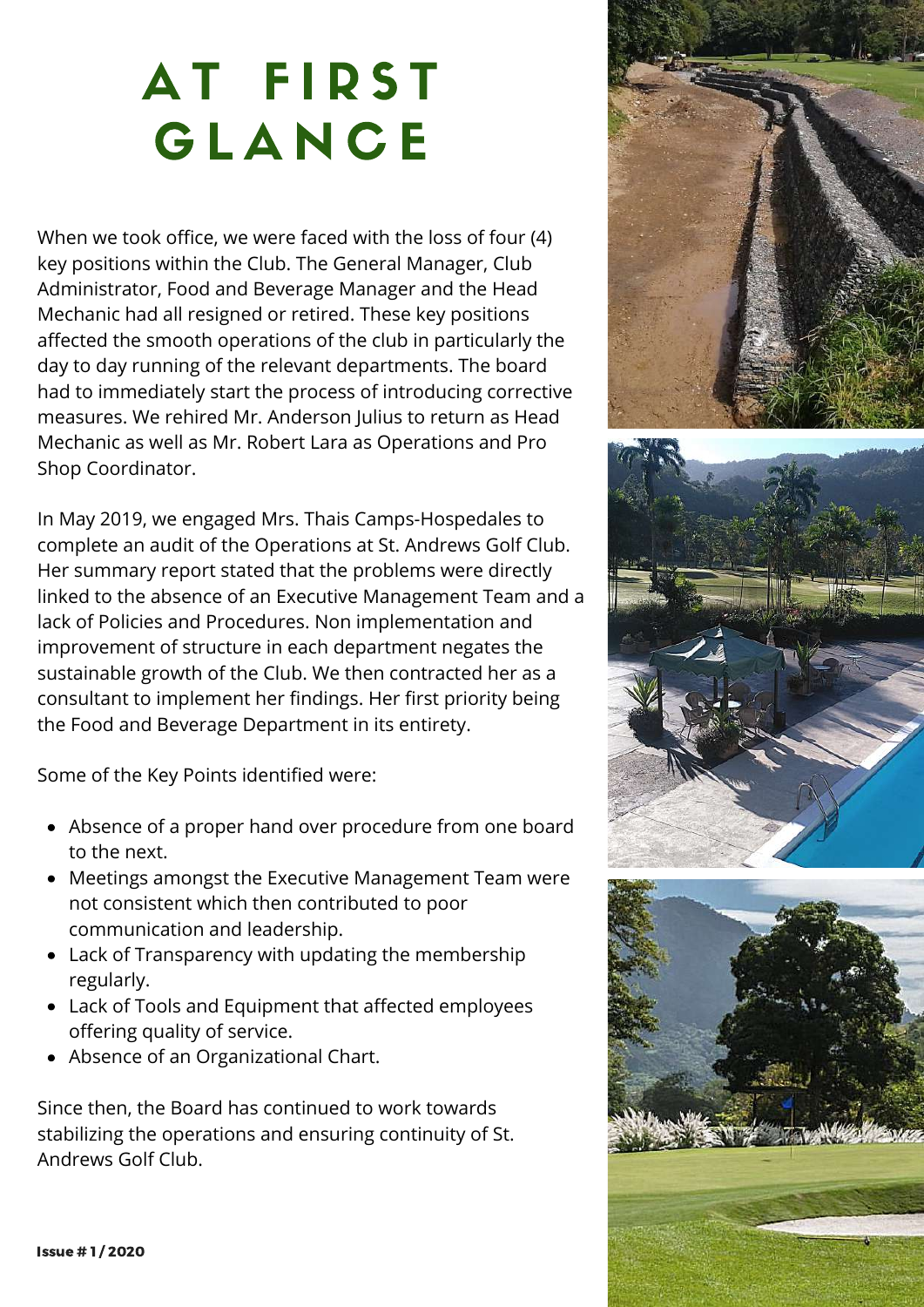

### MAKING THE CLUB BETTER FOR ALL

- The numerous erosions located throughout the Quebrada, particularly the 8th and 10th Fairways, were deemed critical and major efforts were executed to ensure these issues were resolved immediately. Works started in July and despite severe rain and contractor constraints, the task was finally completed. *Thanks to all.*
- The implementation and improvement of operational systems and controls were mainly focused in the Food and Beverage department. The many other areas where we reviewed thereafter were the Head Office, Pro Shop and the Caddy Master's Department/Bag Storage Room. As of recent, the team has extended its operational procedures and management controls into the Maintenance Department working alongside the Superintendent and golf course workers.
- In the day to day running of the operations, we encountered several areas in need of repairs. As a result, renovation works started and are almost at a completion for this first phase. These repairs were deemed necessary on entry followed by the recent COVID-19 Pandemic, where we took the opportunity to fast track the renovation works.

Renovations started in areas throughout the club including:

- Thorough clean-up of the kitchen, removal of non-functional hood
- Re-design of the alcohol store-room
- Paint and clear damaged and used items in the Kisskadee store-room
- Upgrade of members washroom
- Re-do of the pro shop
- Extend cold storage room for restaurant
- Refurbish the caddy room
- Partly enhance the front entrance
- Extend the maintenance shed and clean up works
- Refurbish the Kisskadee Notice Board
- Install network and television in the conference room for training and rentals
- Full upgrade of the Members Bar, able to offer additional amenities for Kisskadee rentals
- Renovation of all administrative offices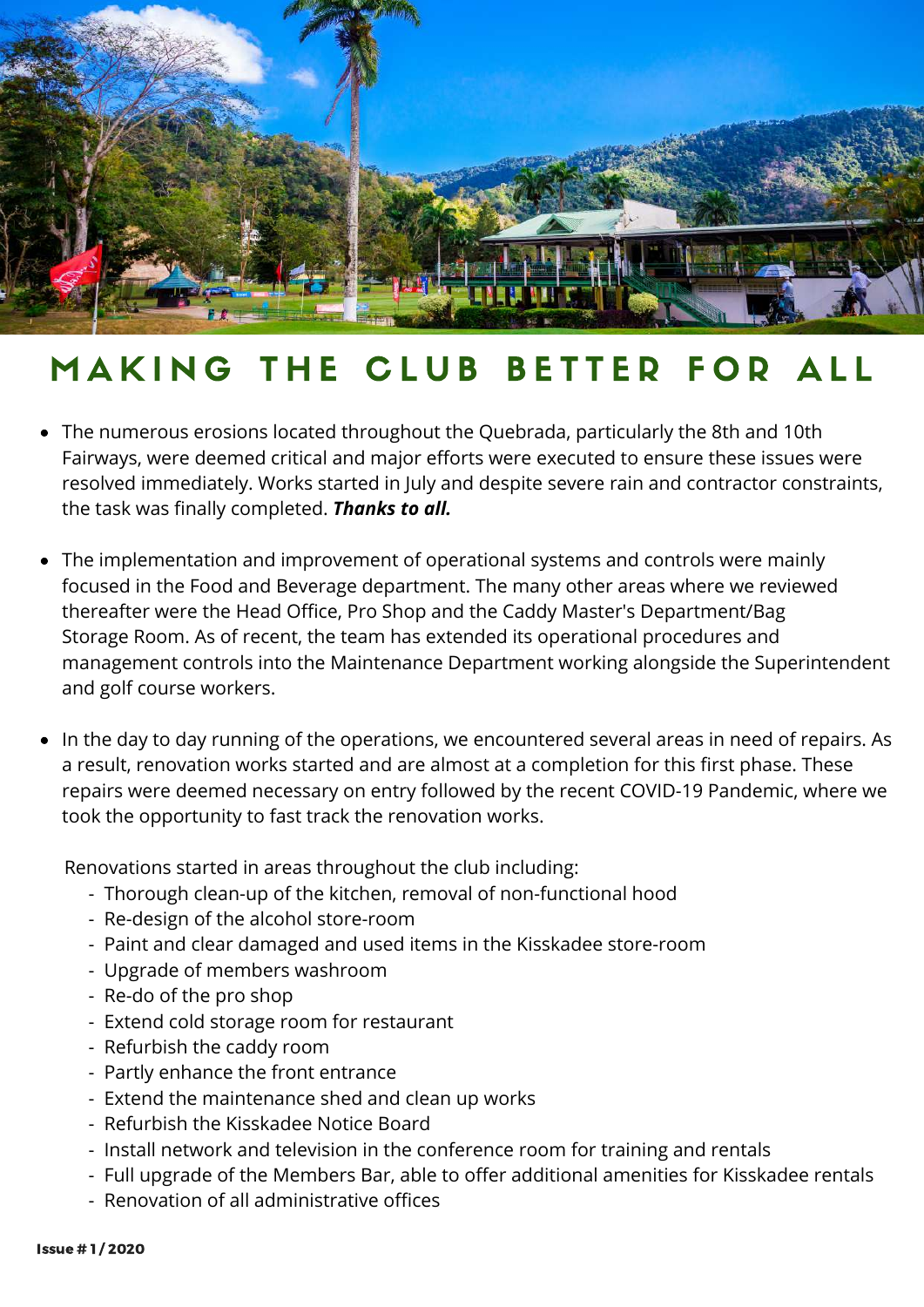The revenue lost from not hosting our Carnival Fete was tremendous and continues to affect the club. We had to cut back on many projects due to lack of funds. The Carnival fete from inception, contributed at its lowest, \$850,000.00 annually. This revenue was largely responsible for keeping each category of the membership fee at a reasonable cost and also ensuring all operational costs were covered.

Our intention is to complete the surrounding pool area, entrance pathway onto course and purchase new equipment for the maintenance department. Our strategy is a Tournament thrown in aid of each renovation work and upgrade. We thank each and every member for your continued full support.

• In the upcoming Moka Blag we will be proposing new initiatives and our aim is to make the Full Playing option the "*top choice*" for all golfers.



Issue # 1 / 2020